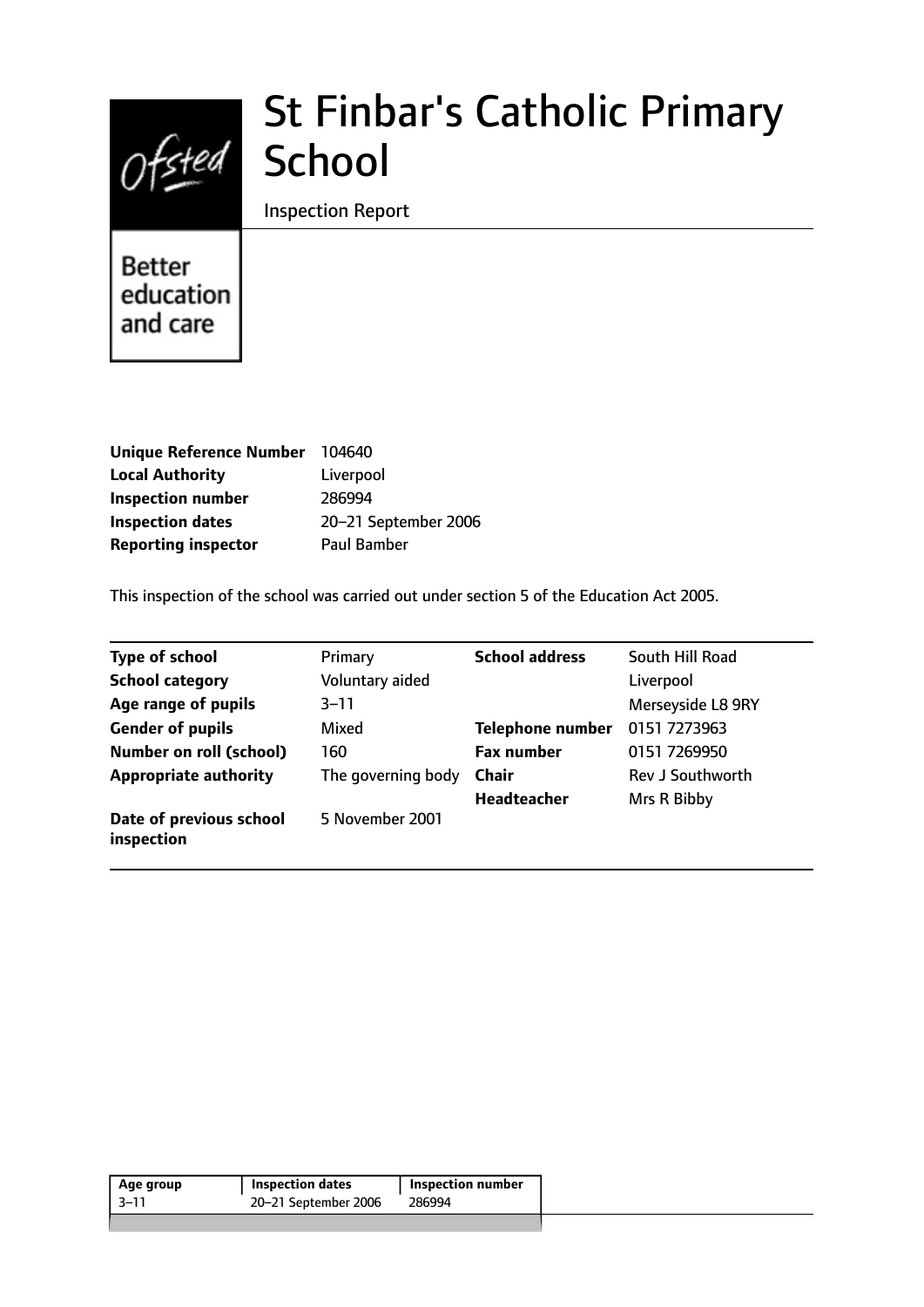© Crown copyright 2006

Website: www.ofsted.gov.uk

This document may be reproduced in whole or in part for non-commercial educational purposes, provided that the information quoted is reproduced without adaptation and the source and date of publication are stated.

Further copies of this report are obtainable from the school. Under the Education Act 2005, the school must provide a copy of this report free of charge to certain categories of people. A charge not exceeding the full cost of reproduction may be made for any other copies supplied.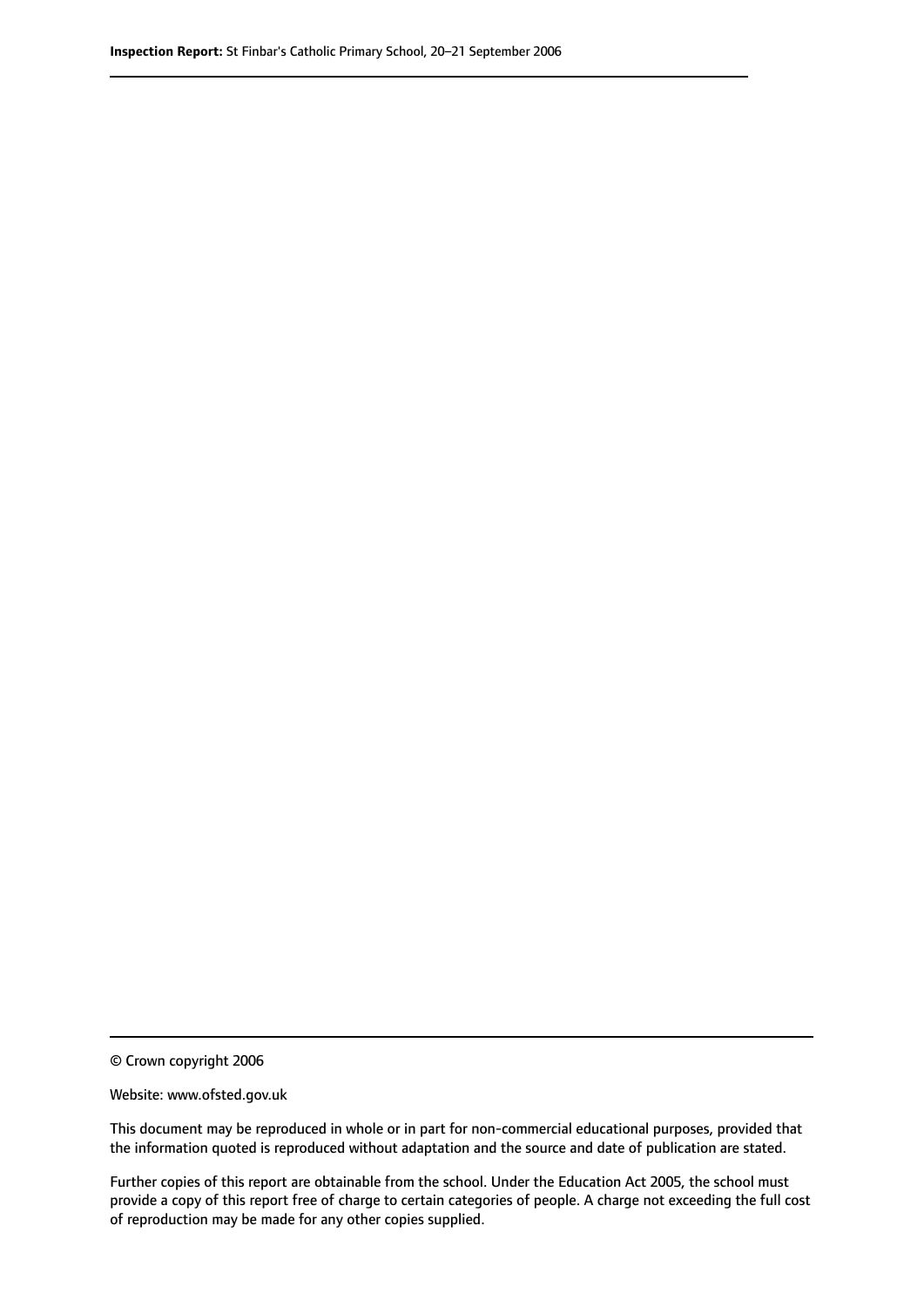# **Introduction**

The inspection was carried out by two Additional Inspectors.

## **Description of the school**

This average size school is in a very socially and economically deprived area of Liverpool. Because of its denominational status, around a quarter of the pupils come from outside the school's immediate area. Most pupils are of White British heritage. There is a higher proportion than average of pupils with learning difficulties and/or disabilities but no pupil has a statement of special educational need. A very high proportion is entitled to a free school meal. The school has Healthy School status.

### **Key for inspection grades**

| Grade 1 | Outstanding  |
|---------|--------------|
| Grade 2 | Good         |
| Grade 3 | Satisfactory |
| Grade 4 | Inadequate   |
|         |              |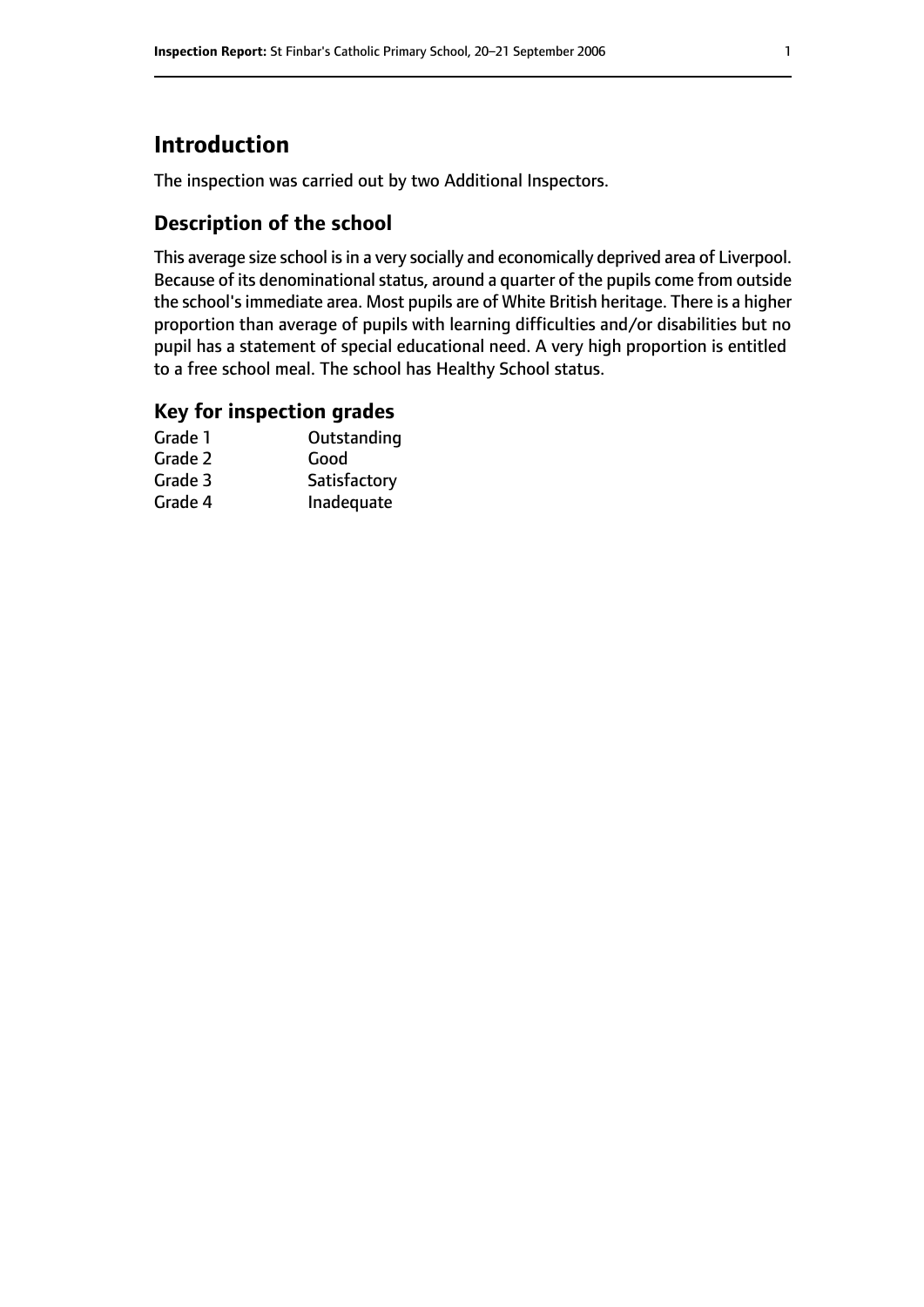# **Overall effectiveness of the school**

#### **Grade: 2**

Thisis a good school. Parents are rightly very positive about it and especially appreciate its friendly community, how open the school is to their suggestions and concerns and the very good quality of the care and support provided. For the most vulnerable pupils, the school provides an oasis of calm. Pupils report that they like the good teaching and how friendly everyone is. They eat healthy food and exercise frequently. The curriculum is of good quality and provides them with a wide range of interesting and enjoyable experiences in and out of the classroom. Children enter the Nursery with very poor skills in communication, in number and in their personal and social development. Most make good progress throughout the school but, despite this, standards are below average in English and mathematics by the time they leave Year 6. Progress is satisfactory rather than good in mathematics in Years 3 to 6 because pupils find solving problems and more complex multiplication and division difficult, despite the school's efforts to improve these skills. The school acknowledges that its main focus, until recently, has been in supporting the many pupils who find it most difficult to learn. As a result, some of the relatively small number of more-able pupils have not achieved as well as they should. Pupils throughout the school behave exceptionally well and are keen to learn. They express their feelings and opinions freely and are sensitive to the impact of their actions on others. These strengths in their personal skills result from the excellent provision for their spiritual, moral, social and cultural development. The school, in effective partnership with outside agencies, goes that extra mile to help pupils and their families. This has resulted in impressive recent improvements in attendance, punctuality and in parental involvement in their children's learning.

The school offers good value for money. Good leadership and management have resulted in effective improvement since the last inspection, especially in the quality of resources, in teaching and in pupils' skills in information and communication technology (ICT). The school diligently checks its performance but insufficiently uses its knowledge of what pupils need to do better to influence changes in ways of teaching or in the curriculum. Nevertheless, there is good capacity to improve because the united staff is confident in the leadership and open to change. Action taken to improve things mostly works well. For example, overall standards in the Year 2 assessments and in Year 6 national tests have improved over the last three years.

#### **What the school should do to improve further**

- Improve pupils' progress in mathematics in Years 3 to 6 so that more who gain the expected level in the Year 2 assessments reach the expected level in the Year 6 national tests.
- Increase the challenge and success of the more-able pupils.
- Identify clearly how planned changes to ways of teaching and to the curriculum will improve pupils' learning and achievement.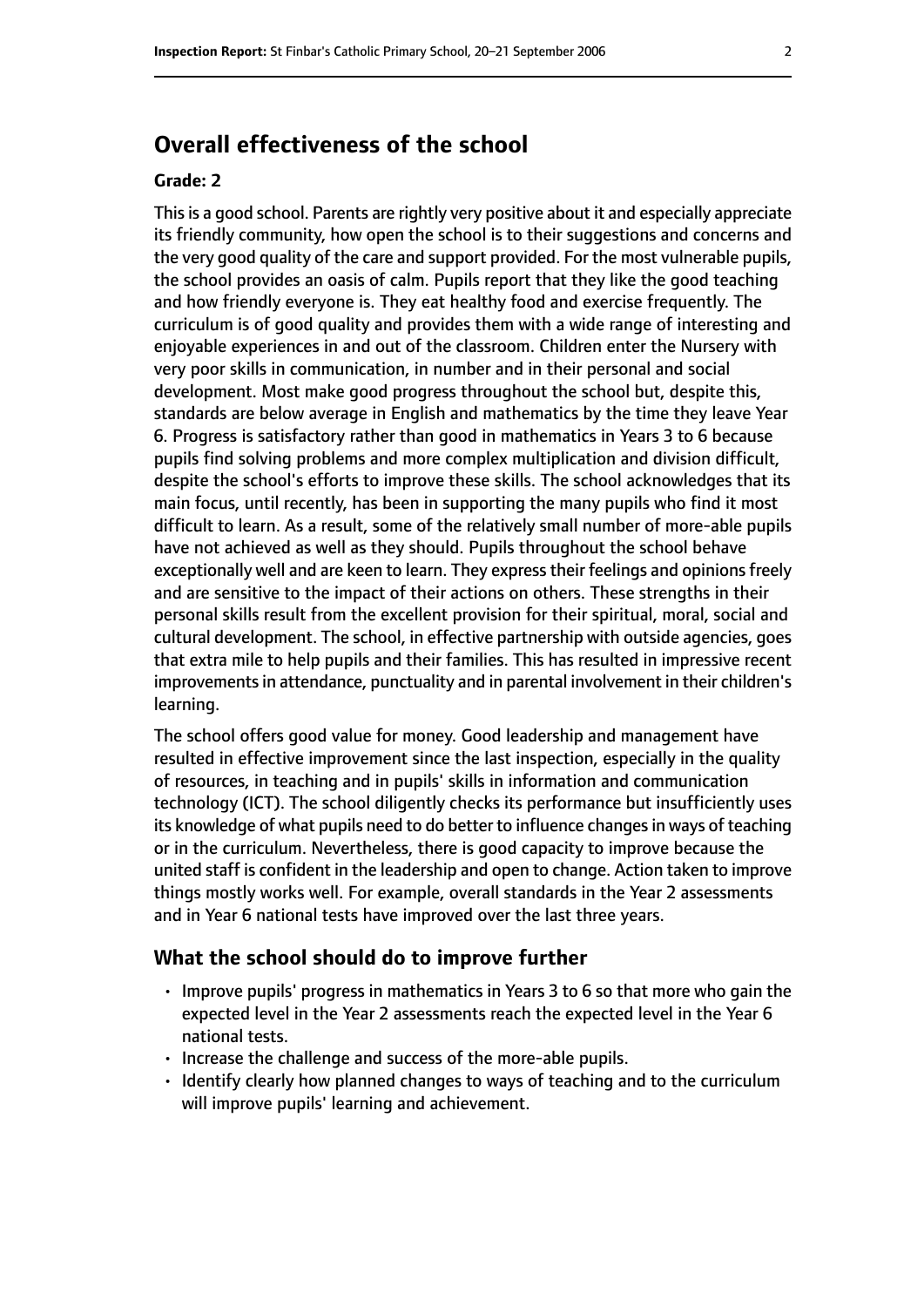# **Achievement and standards**

#### **Grade: 2**

Most pupils make good progress during their time at the school. Children enter the Nursery with low standards. They make good progress in the Nursery and Reception classes as a result of thoughtful teaching, good assessment and a well planned curriculum. Despite good provision, many pupils enter Year 1 not reaching the targets set for them in language, literacy and mathematics. Pupils achieve well in Years 1 to 6, other than in mathematics in Years 3 to 6. Progress through Years 3 to 6 is only satisfactory in mathematics: pupils find problem solving, handling data and more complicated multiplication and division particularly taxing. There is a lower than normal proportion of more-able pupils on roll but not enough gain the higher levels in the national tests in reading, writing and mathematics. Pupils with learning difficulties and/or disabilities make good progress, some very good as a result of well focused teaching and support. Standards in science are higher than in English and mathematics because pupils enjoy the many practical activities involved.

## **Personal development and well-being**

#### **Grade: 2**

Pupils' personal development and well-being are good overall. This is evident in the friendly relationships between pupils and the caring attitude of staff. Pupils are tolerant of each other. They show a good level of awareness of other cultures and their social, moral, and spiritual development is outstanding. As a result, pupils' behaviour is exemplary and they contribute very well to lessons and to the smooth running of the school. Attendance is below average but improving. Pupils contribute to school development through the school council. Activities that form part of the healthy schools programme, particularly healthy eating, are well understood. Pupils are keen to say how much they enjoy school and have a good attitude towards their learning. They adopt safe practices, in school and on the playground. They make good academic progress in basic skills and collaborate well.

# **Quality of provision**

#### **Teaching and learning**

#### **Grade: 2**

The quality of teaching and learning is good. Teachers expect pupils to work hard, behave well and to strive to improve. Learning is good because pupils respond to these expectations positively, happily involve themselves in lessons and establish very good working relationships with each other. Learning is at its best when pupils take a good level of responsibility for their own learning, are given work that fully matches their needs and work cooperatively. In many lessons, teachers are explicit in what they expect pupils to do and pupils know exactly what they are expected to learn. Effective summaries of lessons focus pupils well on what they have learned and what they need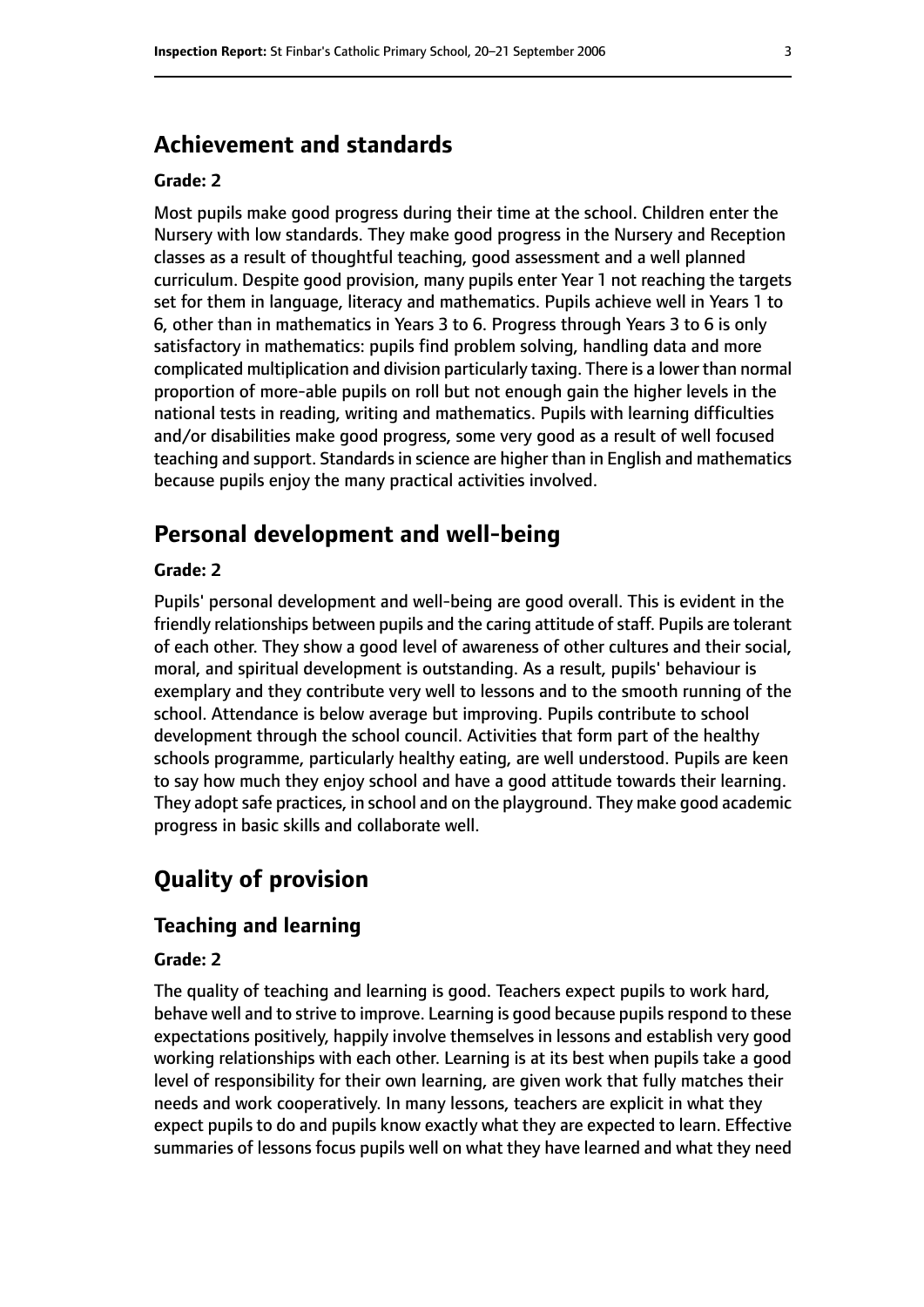to do to improve. Pupils report that they, 'get the right amount of homework' and that, 'it is different according to how you get on in class'. In less successful lessons, teachers talk too much and pupils do too little. Teachers do not consistently consider the needs of more-able pupils when they plan lessons. In contrast, teaching and support for pupils with learning difficulties and/or disabilities are effective, enabling them to make at least good progress.

## **Curriculum and other activities**

#### **Grade: 2**

Overall, the curriculum is of good quality and meets statutory requirements. The Foundation Stage curriculum is very well organised and children make good progress. The curriculum matches the needs of the majority of pupils, although more-able pupils are not always sufficiently challenged in lessons. Pupils with learning difficulties and/or disabilities are well catered for in all classes through the use of a specialist teacher and other good quality support staff. The use of ICT to engage and interest pupils and overcome barriers to learning has a positive effect on pupils' enjoyment of lessons. Pupils' health and safety, clearly a high priority in the curriculum, is rigorously planned for and effectively taught. Frequent visits, a number of out of class activities and a wide range of visitors throughout the year, enrich the curriculum.

#### **Care, guidance and support**

#### **Grade: 2**

The school provides good care, guidance and support. Staff know pupils and their families well and begin to break down barriers to learning from the earliest stages of their education. Pupils are extremely well supervised and staff ensure that they are safe. This is a school in which every child really does matter. Pupils feel safe, free from bullying, are happy in school and are confident that staff will look after them. Pupils are well prepared for transition between classes. For example, the teaching, organisation and planning in Year 1 to accommodate the learning needs of children as they move from the Reception class are particularly good. Pupils do not always understand well enough their learning targets and what they need to do next in order to improve, particularly more-able children. Good provision has increased pupils' awareness of the need for healthy eating and regular exercise.

# **Leadership and management**

#### **Grade: 2**

Leadership and management are good. The headteacher sets a good example to pupils and staff and has established a very positive ethos that reflects the Christian values very well. Every child in the school is equally valued and welcomed. Parents, through the encouragement of leaders and managers, are increasingly valuable partners in their children's education. The school knows itself well and is determined to improve standards and provision further. In this the school is largely successful. This is clear from the good improvement made since the last inspection and the gradually rising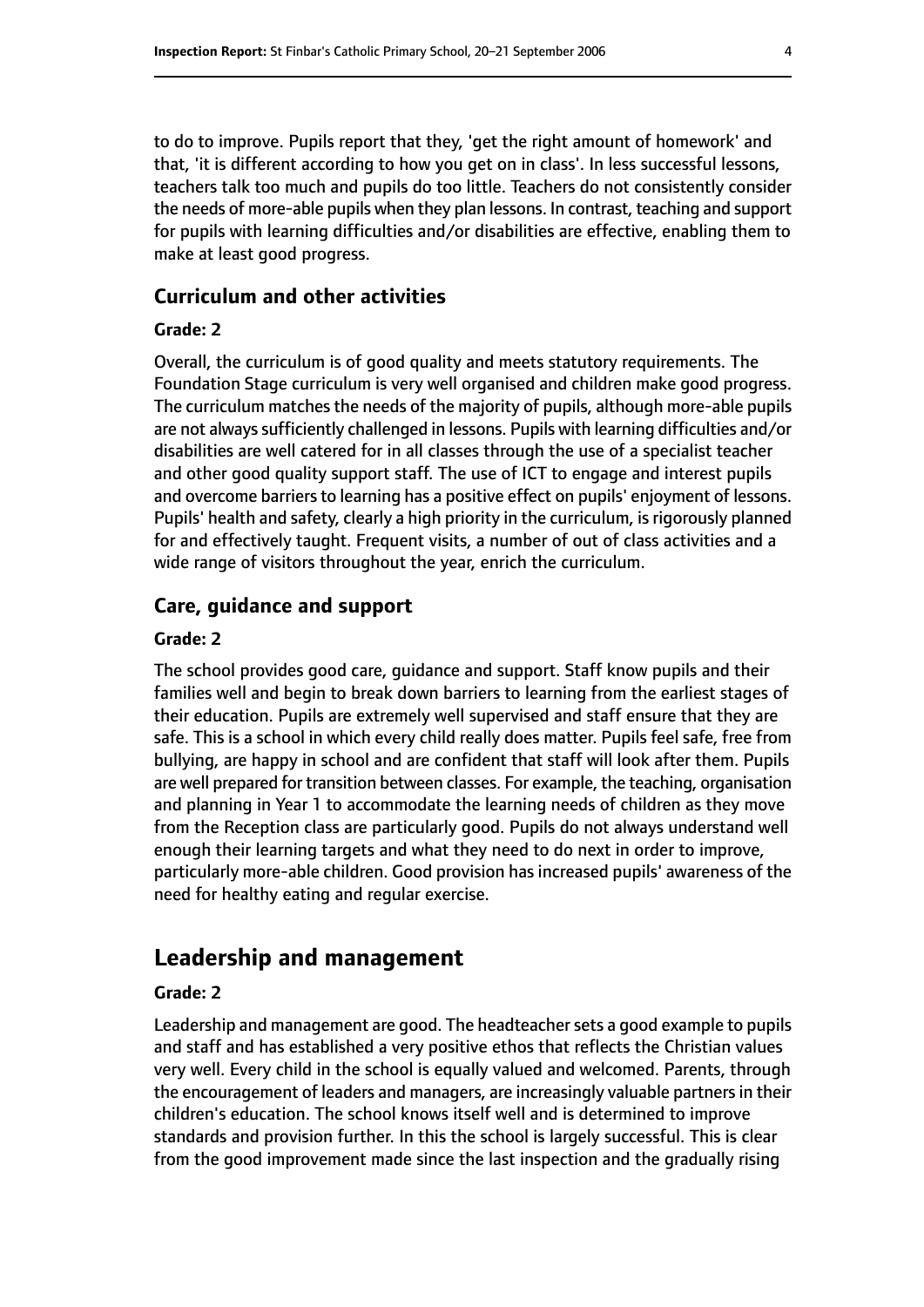standards. It acknowledges that it may have been too focused on supporting pupils who find learning difficult and realises that it needs to do more to ensure that more-able pupils achieve equally as well. Most pupils progress well because the quality of teaching, the curriculum and pupils' standards are all regularly and thoroughly checked by senior staff and subject leaders. As a result, improvements are implemented accordingly. However, most plans for changing ways of teaching and to the curriculum are not specific enough about what improvements in pupils' learning and achievements will result. All leaders, including governors, promote healthy lifestyles amongst the pupils and, recently, great strides have been made in ensuring that they eat more healthily and take more regular exercise. The leadership and management of the Foundation Stage and of the provision for pupils with learning difficulties and/or disabilities are both very effective, making a significant contribution to the good progress children make in these areas.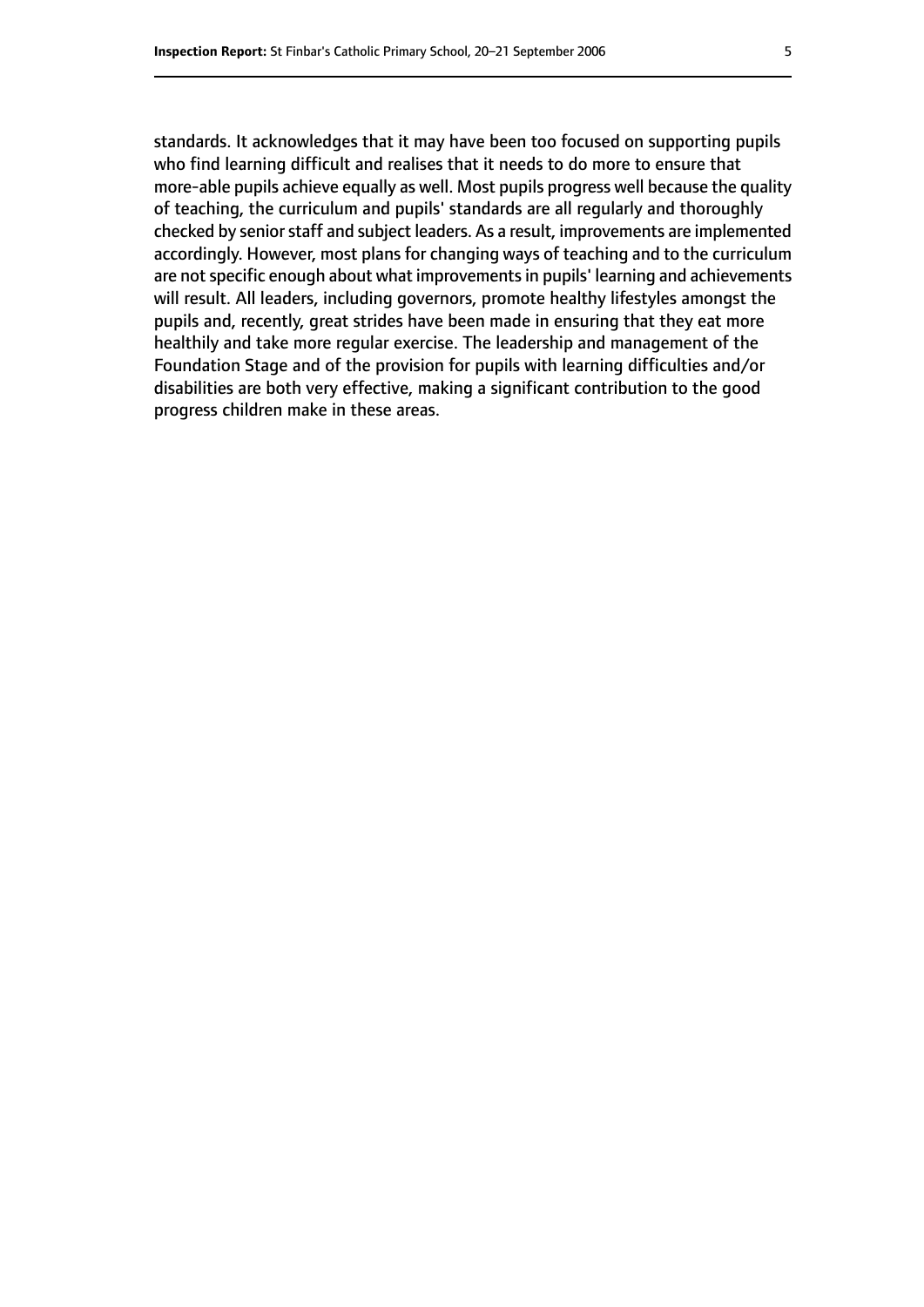**Any complaints about the inspection or the report should be made following the procedures set out inthe guidance 'Complaints about school inspection', whichis available from Ofsted's website: www.ofsted.gov.uk.**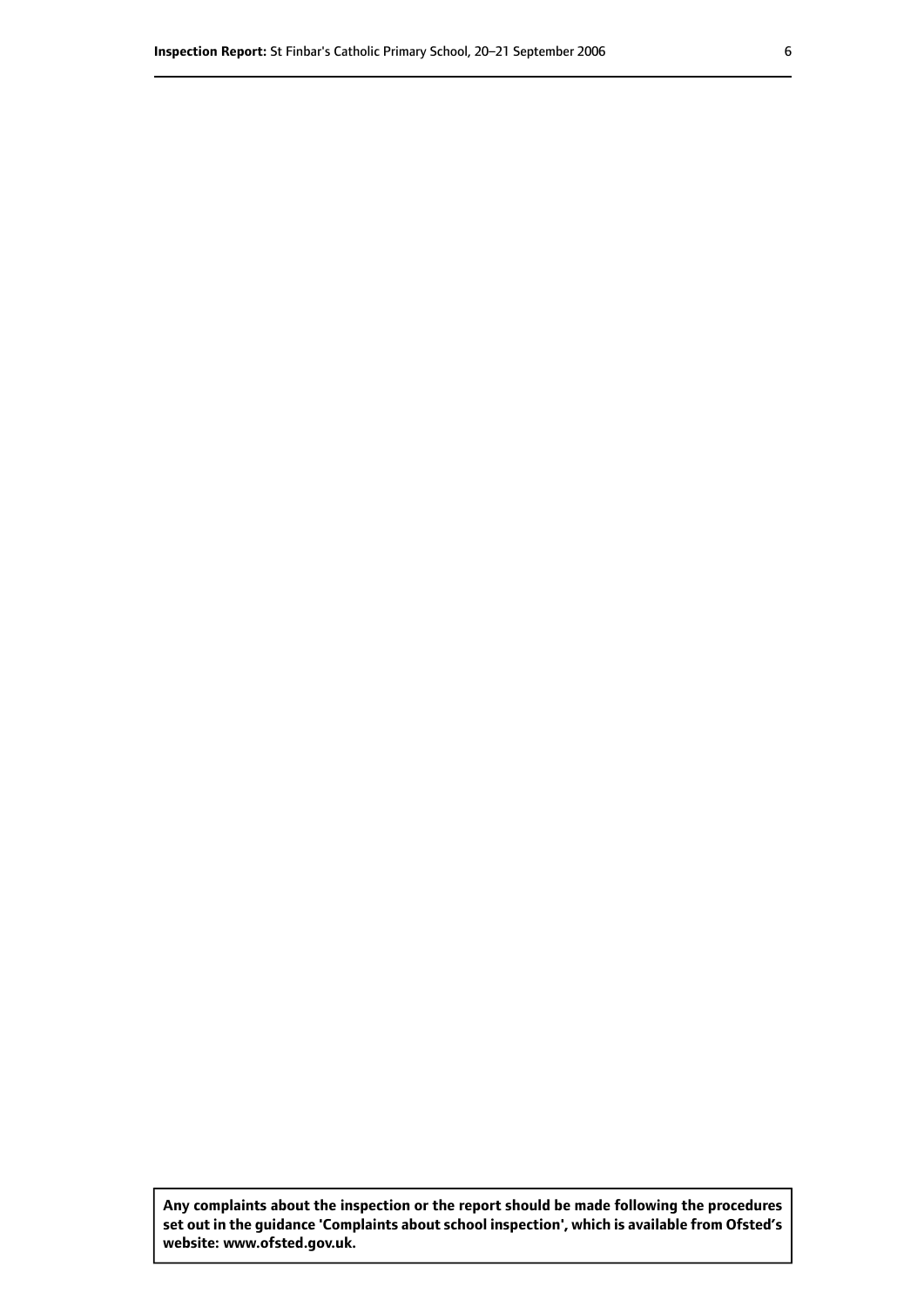# **Inspection judgements**

| Key to judgements: grade 1 is outstanding, grade 2 good, grade 3 satisfactory, and grade 4 | School         |
|--------------------------------------------------------------------------------------------|----------------|
| inadeauate                                                                                 | <b>Overall</b> |

# **Overall effectiveness**

| How effective, efficient and inclusive is the provision of education, integrated<br>care and any extended services in meeting the needs of learners? |     |
|------------------------------------------------------------------------------------------------------------------------------------------------------|-----|
| How well does the school work in partnership with others to promote learners'<br>well-being?                                                         |     |
| The quality and standards in the Foundation Stage                                                                                                    |     |
| The effectiveness of the school's self-evaluation                                                                                                    |     |
| The capacity to make any necessary improvements                                                                                                      |     |
| Effective steps have been taken to promote improvement since the last<br>inspection                                                                  | Yes |

## **Achievement and standards**

| How well do learners achieve?                                                                               |  |
|-------------------------------------------------------------------------------------------------------------|--|
| The standards <sup>1</sup> reached by learners                                                              |  |
| How well learners make progress, taking account of any significant variations between<br>groups of learners |  |
| How well learners with learning difficulties and disabilities make progress                                 |  |

## **Personal development and well-being**

| How good is the overall personal development and well-being of the<br>learners?                                  |  |
|------------------------------------------------------------------------------------------------------------------|--|
| The extent of learners' spiritual, moral, social and cultural development                                        |  |
| The behaviour of learners                                                                                        |  |
| The attendance of learners                                                                                       |  |
| How well learners enjoy their education                                                                          |  |
| The extent to which learners adopt safe practices                                                                |  |
| The extent to which learners adopt healthy lifestyles                                                            |  |
| The extent to which learners make a positive contribution to the community                                       |  |
| How well learners develop workplace and other skills that will contribute to<br>their future economic well-being |  |

# **The quality of provision**

| How effective are teaching and learning in meeting the full range of the<br>  learners' needs?                      |  |
|---------------------------------------------------------------------------------------------------------------------|--|
| $\mid$ How well do the curriculum and other activities meet the range of needs<br>$\mid$ and interests of learners? |  |
| How well are learners cared for, guided and supported?                                                              |  |

 $^1$  Grade 1 - Exceptionally and consistently high; Grade 2 - Generally above average with none significantly below average; Grade 3 - Broadly average to below average; Grade 4 - Exceptionally low.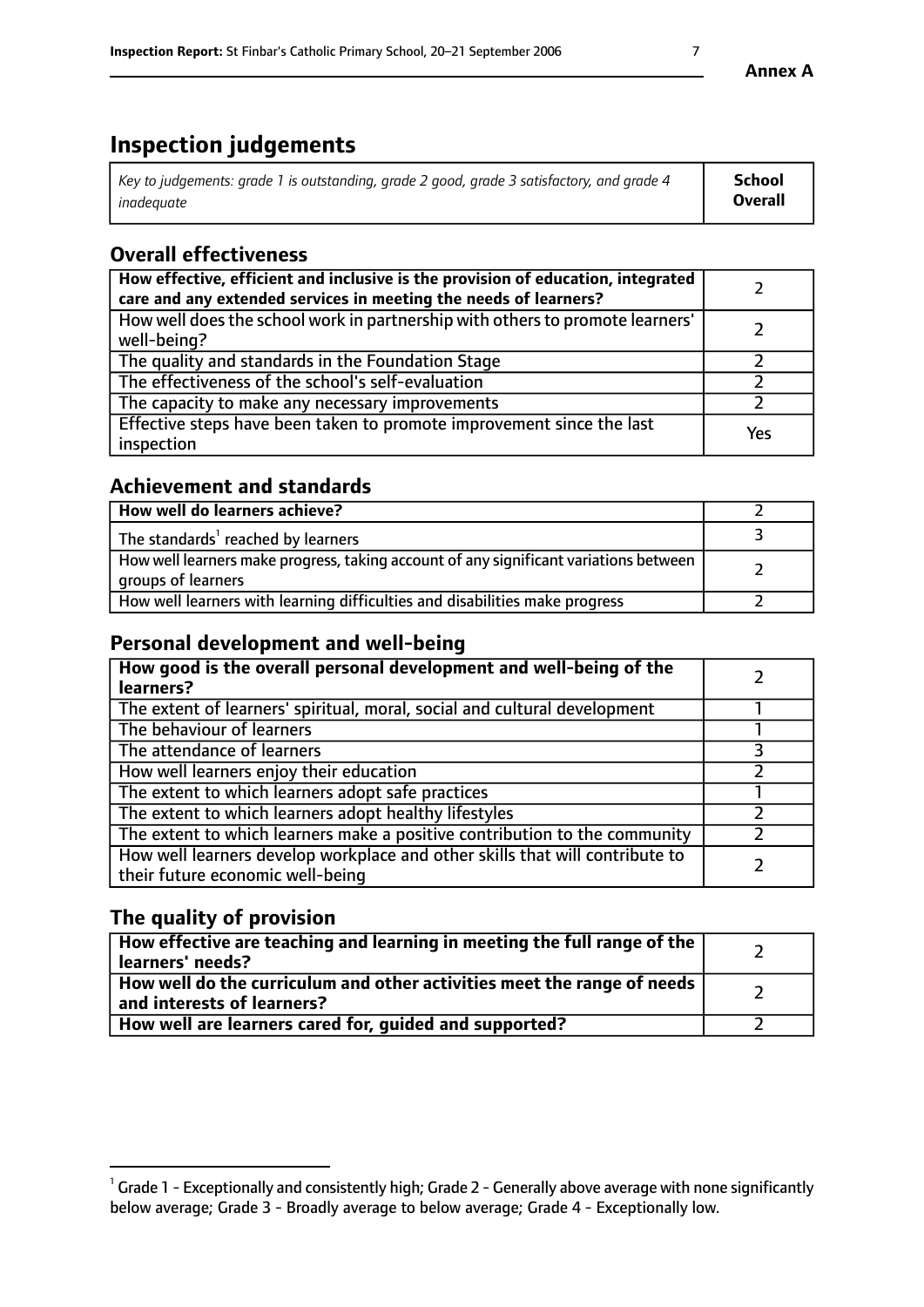# **Leadership and management**

| How effective are leadership and management in raising achievement<br>and supporting all learners?                                              |               |
|-------------------------------------------------------------------------------------------------------------------------------------------------|---------------|
| How effectively leaders and managers at all levels set clear direction leading<br>to improvement and promote high quality of care and education |               |
| How effectively performance is monitored, evaluated and improved to meet<br>challenging targets                                                 | $\mathcal{L}$ |
| How well equality of opportunity is promoted and discrimination tackled so<br>that all learners achieve as well as they can                     |               |
| How effectively and efficiently resources, including staff, are deployed to<br>achieve value for money                                          | $\mathcal{L}$ |
| The extent to which governors and other supervisory boards discharge their<br>responsibilities                                                  | 3             |
| Do procedures for safequarding learners meet current government<br>requirements?                                                                | Yes           |
| Does this school require special measures?                                                                                                      | No            |
| Does this school require a notice to improve?                                                                                                   | <b>No</b>     |